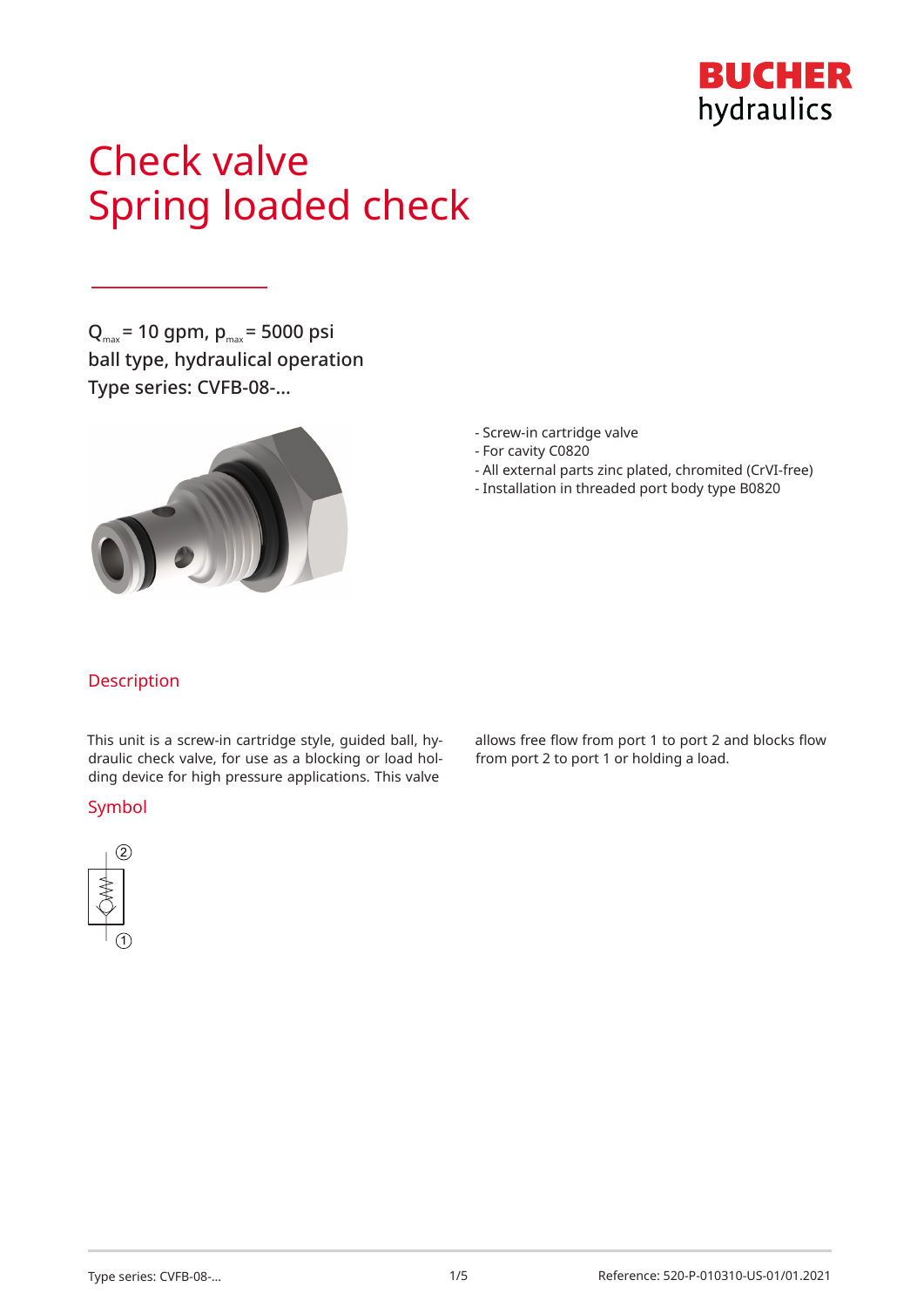

## Technical data

| <b>General Characteristics</b> | <b>Description, value, unit</b>                       |
|--------------------------------|-------------------------------------------------------|
| Function group                 | Check valve                                           |
| Function                       | Spring loaded check                                   |
| Design                         | Screw-in cartridge valve                              |
| Controls                       | hydraulical operation                                 |
| Characteristic                 | ball type                                             |
| Construction size              | SAE 08 / nominal size 5                               |
| Thread size                    | 3/4-16 UNF-2A                                         |
| Mounting attitude              | unrestricted                                          |
| Weight                         | $0.20$ lb                                             |
| Cavity acc. factory standard   | For cavity C0820                                      |
| Tightening torque steel        | $37.5$ ft $\cdot$ lb                                  |
| Tightening torque aluminium    | $27.5$ ft $\cdot$ lb                                  |
| Tightening torque tolerance    | ±5%                                                   |
| Minimum ambient temperature    | $-22$ °F                                              |
| Maximum ambient temperature    | $+248 °F$                                             |
| Surface protection             | All external parts zinc plated, chromited (CrVI-free) |
| Available seal types           | several seal types available, see ordering code       |
| Seal kit order number          | NBR: SKN-0821 / FKM: SKV-0821                         |

| <b>Hydraulic Characteristics</b>                                              | <b>Description, value, unit</b>                                                     |
|-------------------------------------------------------------------------------|-------------------------------------------------------------------------------------|
| Maximum operating pressure                                                    | 5000 psi                                                                            |
| Maximum flow rate                                                             | $10$ qpm                                                                            |
| Flow direction                                                                | see symbol                                                                          |
| Hydraulic fluid                                                               | All general purpose hydraulic fluids such as MIL-H-5606, SAE-<br>#10, SAE-#20, etc. |
| Minimum fluid temperature                                                     | $-13 °F$                                                                            |
| Maximum fluid temperature                                                     | $+176$ °F                                                                           |
| Viscosity range                                                               | 10  500 mm <sup>2</sup> /s (cSt)                                                    |
| Recommended viscosity range                                                   | 15  250 mm <sup>2</sup> /s (cSt)                                                    |
| Minimum fluid cleanliness (cleanlineless class according to ISO<br>4406:1999) | class 18/16/13                                                                      |
| Internal leakage flow rate                                                    | 5 drops/min maximum at 5000 psi                                                     |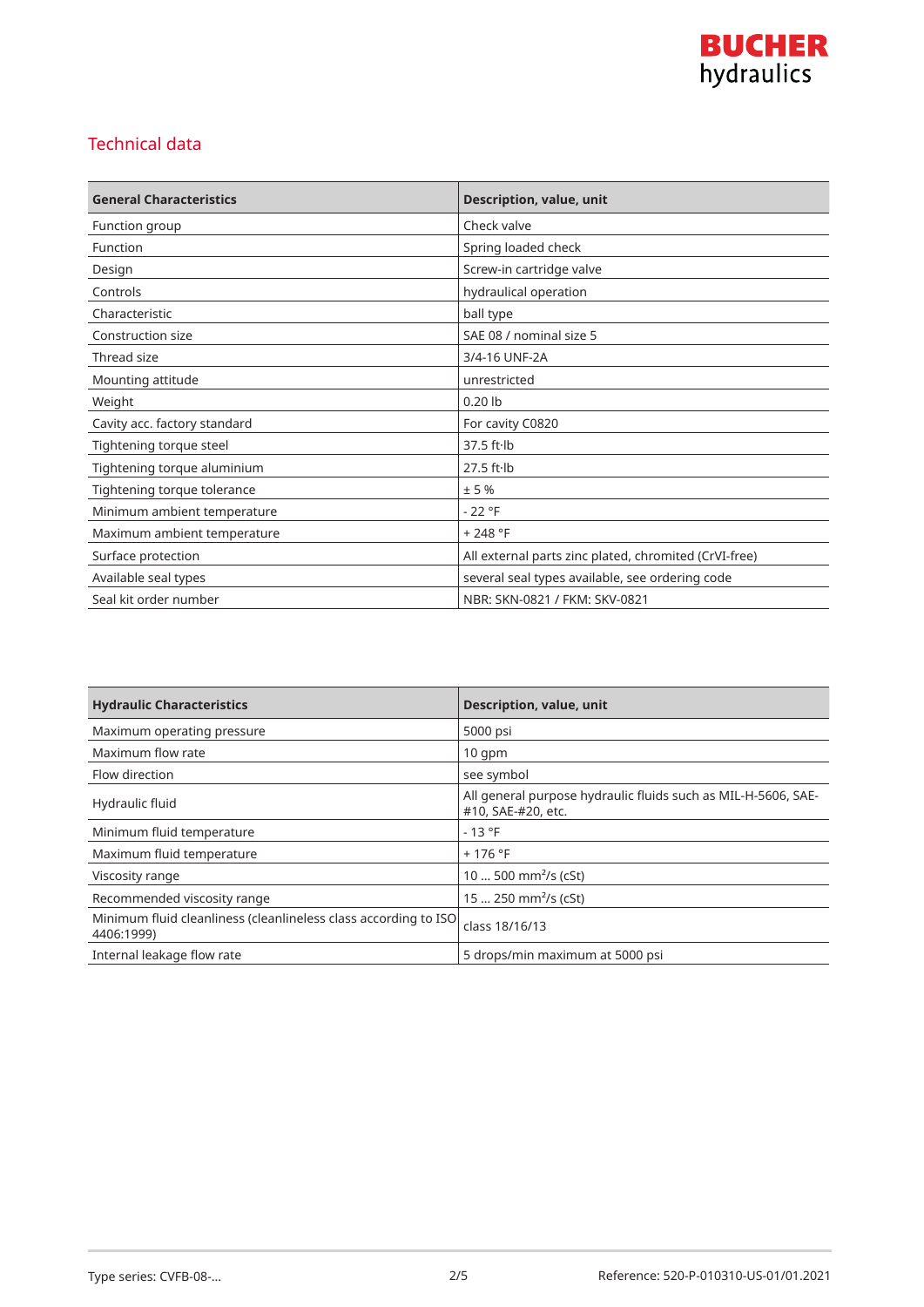

# Performance graphs

measured with oil viscosity 28.5 mm²/s (cSt)

 $Δp = f (Q)$  Pressure drop-flow rate characteristic  $Δp [psi (bar)]$ 

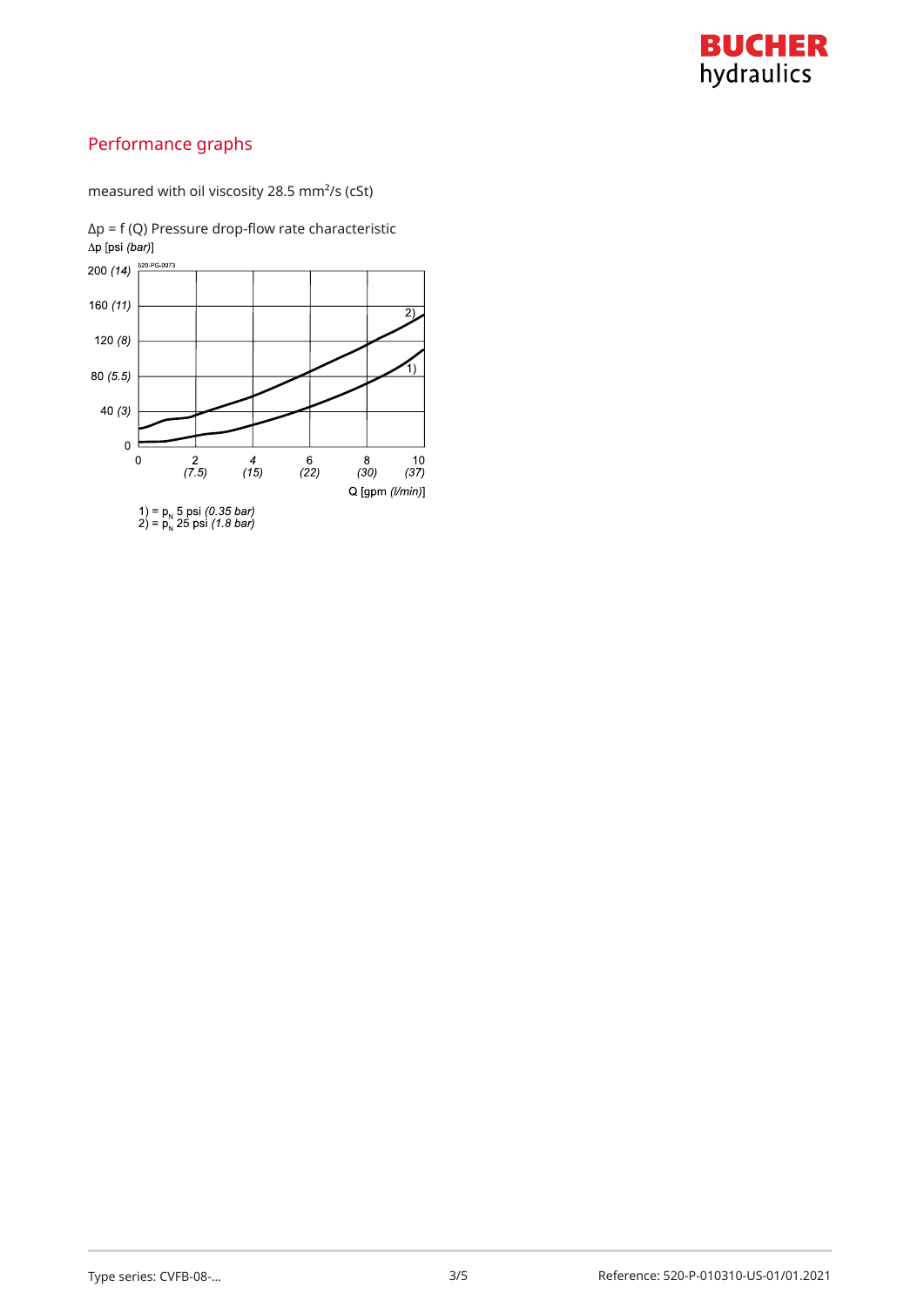

## Dimensions and sectional view

**Beispiel für die Masseinheit: Example for the dimensional units:** *C*( $-0.031$  inch  $(0.79) = 0.79$  mm millimeter



#### Installation information



#### **ATTENTION!**

Only qualified personnel with mechanical skills may carry out any maintenance work. Generally, the only work that should ever be undertaken is to check, and possibly replace, the seals. When changing seals, oil or grease the new seals thoroughly before fitting them.



#### **NOTE!**

The seals are not available individually. The seal kit order number can be found in the chapter "Technical data".



#### **NOTE!**

1) When fitting the screw-in cartridge valve, use the specified tightening torque. The value can be found in the chapter "Technical data".